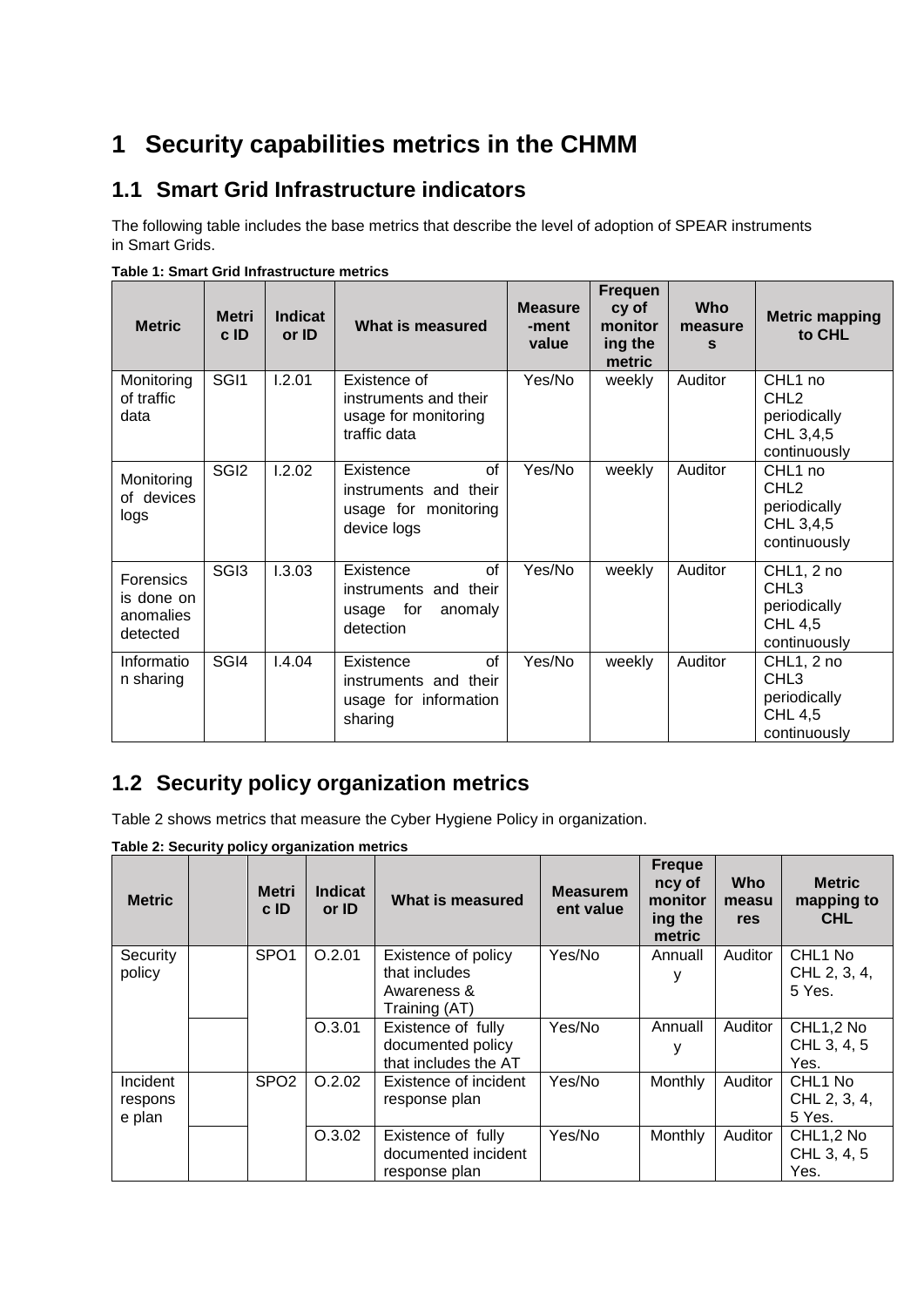| AT<br>program    | SPO <sub>3</sub> | O.2.03 | Existence of AT<br>program                                                                                            | Yes/No | Monthly      | Auditor | CHL1 No<br>CHL 2, 3, 4,<br>5 Yes. |
|------------------|------------------|--------|-----------------------------------------------------------------------------------------------------------------------|--------|--------------|---------|-----------------------------------|
|                  |                  | O.3.03 | Existence of<br>documented strategic<br>plan with justification<br>for the AT                                         | Yes/No | Monthly      | Auditor | CHL1,2 No<br>CHL 3, 4, 5<br>Yes.  |
|                  |                  | O.3.13 | The coverage of the<br>AT program with<br>various departments<br>within SG<br>organization                            | Yes/No | Monthly      | Auditor | CHL1,2 No<br>CHL 3, 4, 5<br>Yes.  |
|                  |                  | O.3.23 | Existence of<br>standardized CH<br>process across SG<br>organization                                                  | Yes/No | Monthly      | Auditor | CHL1,2 No<br>CHL 3, 4, 5<br>Yes.  |
|                  |                  | 0.3.33 | Existence of target<br>groups based on<br>roles/risks<br>documented                                                   | Yes/No | Monthly      | Auditor | CHL1,2 No<br>CHL 3, 4, 5<br>Yes.  |
|                  |                  | O.3.43 | Existence of the top<br>human risks<br>documented                                                                     | Yes/No | Monthly      | Auditor | CHL1,2 No<br>CHL 3, 4, 5<br>Yes.  |
|                  |                  | 0.4.13 | The coverage of the<br>AT program with<br>multiple different<br>target groups with<br>unique training<br>requirements | Yes/No | Monthly      | Auditor | CHL1,2,3 No<br>CHL 4, 5<br>Yes.   |
|                  |                  | O.4.23 | Existence of<br>standardized CH<br>process tailored for<br>specific departments                                       | Yes/No | Monthly      | Auditor | CHL1,2 No<br>CHL 3, 4, 5<br>Yes.  |
|                  |                  | O.5.13 | The coverage of<br>documented<br>approach for AT<br>across all SG units                                               | Yes/No | Annuall<br>у | Auditor | CHL1,2,3,4<br>No<br>CHL 5 Yes.    |
| AT<br>activities | SPO <sub>4</sub> | O.3.04 | Existence of updates<br>of AT program on<br>annual basis                                                              | Yes/No | Annuall<br>y | Auditor | CHL1,2 No<br>CHL 3, 4, 5<br>Yes.  |
|                  |                  | O.3.14 | Existence of<br>continuous<br>reinforcement of AT<br>program throughout<br>the year                                   | Yes/No | Annuall<br>y | Auditor | CHL1,2 No<br>CHL 3, 4, 5<br>Yes.  |
|                  |                  | O.4.04 | Existence of updates<br>of AT program on<br>monthly basis                                                             | Yes/No | Monthly      | Auditor | CHL1,2,3 No<br>CHL 4, 5<br>Yes.   |
|                  |                  | 0.4.14 | Existence of the<br>review and<br>measuring AT<br>activities for<br>effectiveness                                     | Yes/No | Monthly      | Auditor | CHL1,2,3 No<br>CHL 4, 5<br>Yes.   |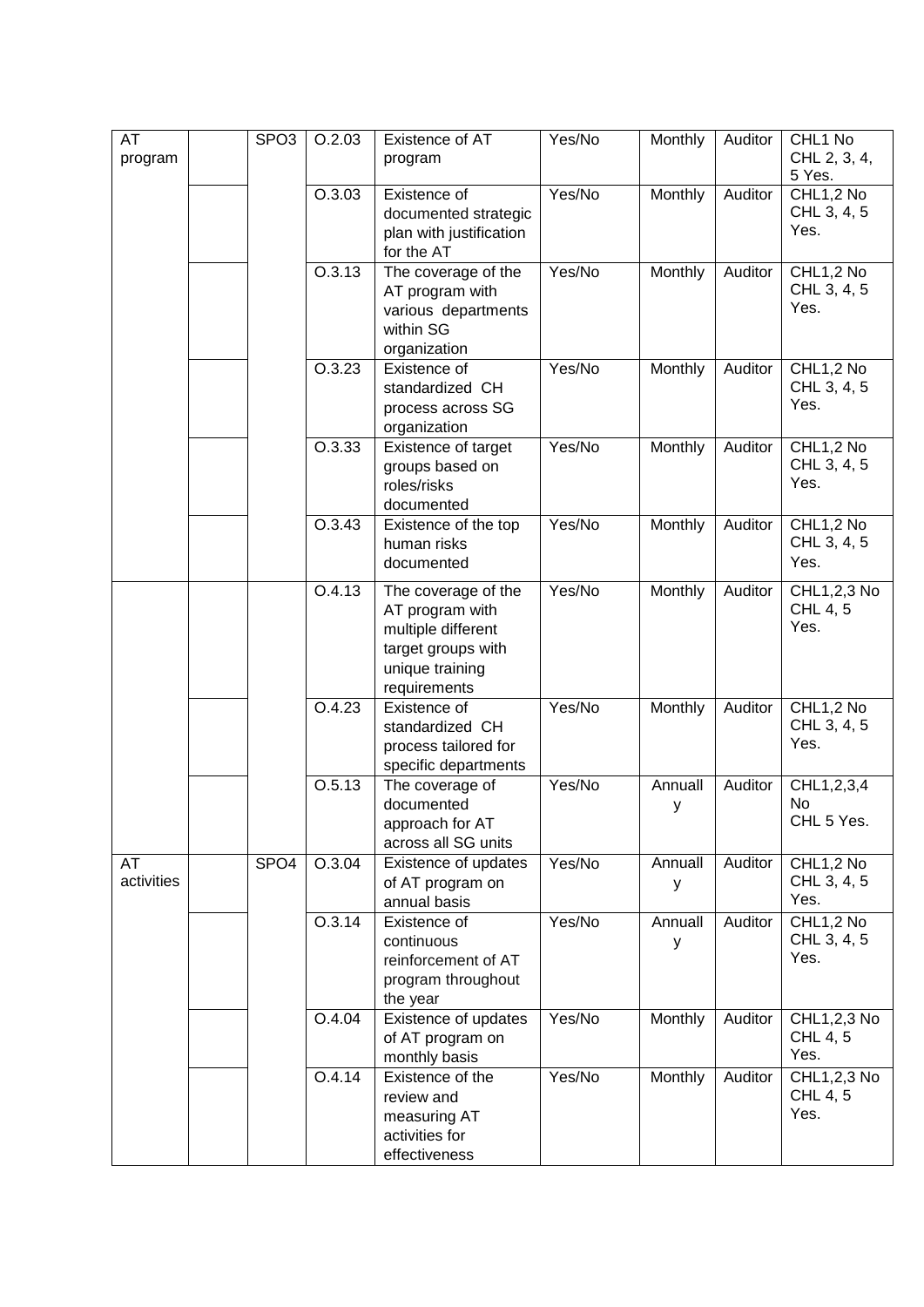| Data<br>back-up<br>policy          | SPO <sub>5</sub>      | O.3.05                   | Existence of data<br>back-up policy                                                                                                                                                                      | Yes/No                                                                            | Monthly                 | <b>SPEA</b><br>R<br><b>SIEM</b> | CHL1,2 No<br>CHL 3, 4, 5<br>Yes.                                                                                                             |
|------------------------------------|-----------------------|--------------------------|----------------------------------------------------------------------------------------------------------------------------------------------------------------------------------------------------------|-----------------------------------------------------------------------------------|-------------------------|---------------------------------|----------------------------------------------------------------------------------------------------------------------------------------------|
| Hardwar<br>е<br>docume<br>nted     | SPO <sub>6</sub>      | O.X.06                   | Percentage of<br>computers,<br>connected devices<br>(i.e. printers), and<br>mobile devices (i.e.<br>smartphones,<br>tablets) documented.                                                                 | (number of<br>documente<br>d devises /<br>total<br>number of<br>devices)*10<br>0% | Monthly                 | Syste<br>m<br>admini<br>strator | CHL 1, 2<br>X<50%<br>CHL <sub>3</sub><br>70% <x<50%<br>CHL<sub>4</sub><br/>X&gt;70%<br/>CHL<sub>5</sub><br/><math>X = 100%</math></x<50%<br> |
| Softwar<br>е<br>docume<br>nted     | SPO7                  | O.X.07                   | Percentage of<br>programs, used by<br>everyone on a<br>particular network,<br>that are installed<br>directly onto<br>computers<br>documented.                                                            | (number of<br>documente<br>d soft / total<br>number of<br>soft)*100%              | Monthly                 | Syste<br>m<br>admini<br>strator | CHL 1, 2<br>X<50%<br>CHL <sub>3</sub><br>70% <x<50%<br>CHL<sub>4</sub><br/>X&gt;70%<br/>CHL<sub>5</sub><br/><math>X = 100%</math></x<50%<br> |
| Applicati<br>ons<br>docume<br>nted | SPO <sub>8</sub>      | O.X.08                   | Percentage of web<br>apps (i.e. Dropbox,<br>Google Drive),<br>applications on<br>phones and tablets,<br>and any other<br>program that isn't<br>directly installed on<br>devices that were<br>documented. | (number of<br>documente<br>$d$ apps /<br>total<br>number of<br>apps)*100<br>%     | Monthly                 | Syste<br>m<br>admini<br>strator | CHL 1, 2<br>X<50%<br>CHL <sub>3</sub><br>70% <x<50%<br>CHL<sub>4</sub><br/>X&gt;70%<br/>CHL<sub>5</sub><br/><math>X = 100%</math></x<50%<br> |
| Passwor<br>d<br>changes            | SPO <sub>9</sub>      | O.X.09                   | Complex passwords<br>changed regularly<br>(changing passwords<br>every 30 days)                                                                                                                          | Yes/No                                                                            | Monthly<br>or<br>weekly | <b>SPEA</b><br>R<br><b>SIEM</b> | CHL1, 2, No<br>CHL 3, 4, 5<br>Yes.                                                                                                           |
| Hardwar<br>е<br>Updates            | SPO <sub>1</sub><br>0 | O.X.01<br>0              | Percentage of<br>outdated and/or<br>unused hardware<br>(Unused equipment<br>should be wiped and<br>disposed of properly)                                                                                 | (number of<br>unused<br>equipment/<br>total<br>number of<br>equipment)<br>*100%   | Monthly                 | Syste<br>m<br>admini<br>strator | CHL 1, 2<br>X<50%<br>CHL <sub>3</sub><br>70% <x<50%<br>CHL<sub>4</sub><br/>X&gt;70%<br/>CHL<sub>5</sub><br/><math>X = 100%</math></x<50%<br> |
| Softwar<br>e and<br>app<br>updates | <b>SP</b><br>O11      | O.X.01<br>1              | Check for updates at<br>least once per week                                                                                                                                                              | Yes/No                                                                            | Monthly                 | <b>SPEA</b><br>R<br><b>SIEM</b> | CHL1, 2, No<br>CHL 3, 4, 5<br>Yes.                                                                                                           |
| Not<br>used<br>software            | <b>SP</b><br>O12      | O.X.01<br>$\overline{2}$ | Percentage of<br>unused software (If<br>the programs aren't<br>in regular use, they<br>should be properly<br>uninstalled).                                                                               | (number of<br>unused soft<br>/ total<br>number of<br>soft)*100%                   | Monthly                 | Syste<br>m<br>admini<br>strator | CHL 1, 2<br>X<50%<br>CHL <sub>3</sub><br>70% <x<50%<br>CHL<sub>4</sub><br/>X&gt;70%<br/>CHL<sub>5</sub><br/><math>X = 100%</math></x<50%<br> |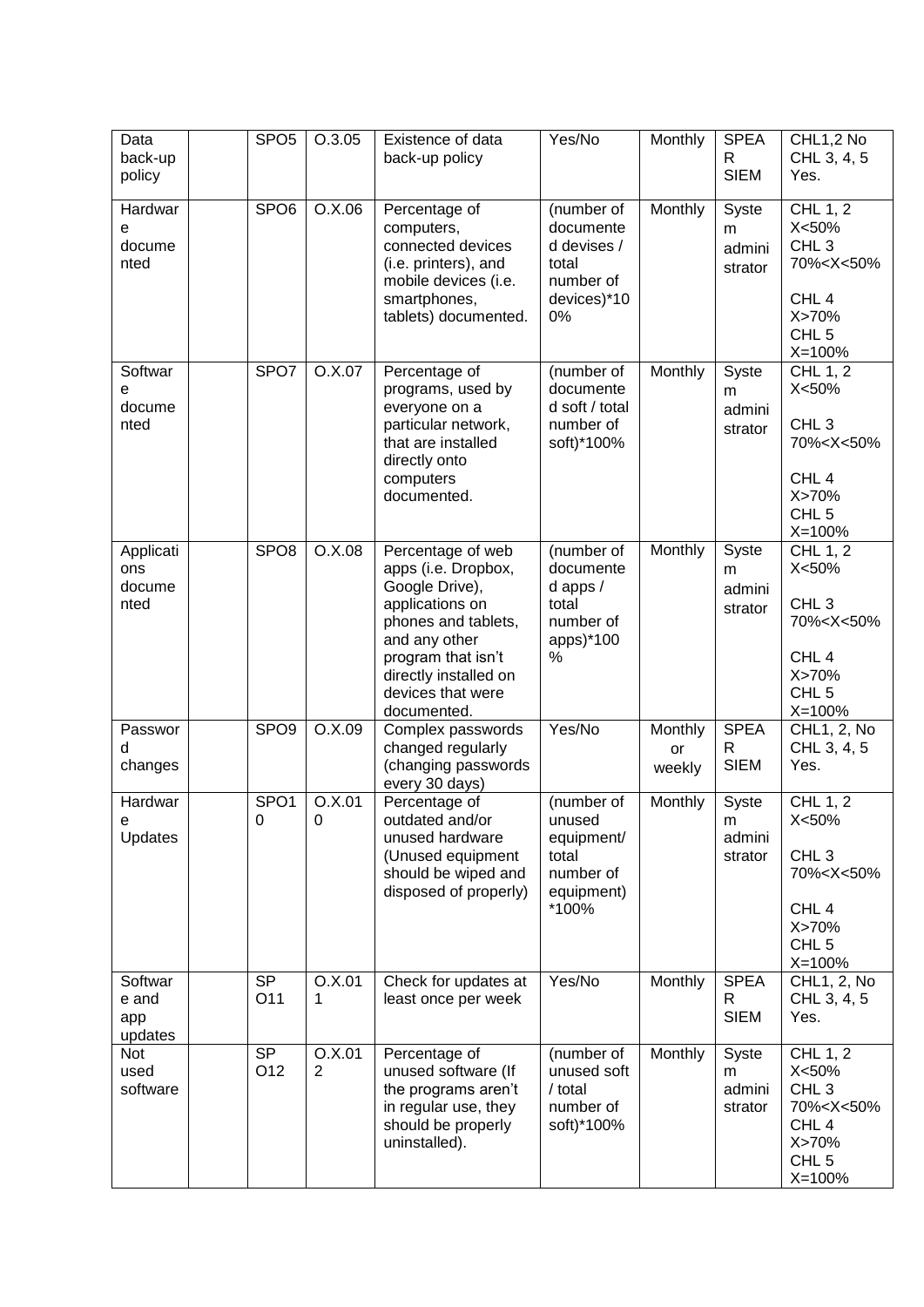| Data<br>back-up<br>policy                     | <b>SP</b><br>O <sub>13</sub> | O.X.01<br>3 | Existence of data<br>backup policy                           | Yes/No | Monthly | Auditor | CHL1, 2, No<br>CHL 3, 4, 5<br>Yes. |
|-----------------------------------------------|------------------------------|-------------|--------------------------------------------------------------|--------|---------|---------|------------------------------------|
| Netiquet<br>te and<br>Online<br><b>Ethics</b> | <b>SP</b><br>O <sub>14</sub> | O.X.01<br>4 | Existence of set of<br>rules for behaving<br>properly online | Yes/No | Monthly | Auditor | CHL1, 2, No<br>CHL 3, 4, 5<br>Yes. |

## **1.3 Impact behaviour metrics**

These metrics measure the impact of the SPEAR security awareness trainings. Specifically, the metrics aim to get insights on whether the SPEAR training sessions attended are changing people's behaviours, attitudes, or perceptions.

| <b>Metric</b>                         | Metri<br>c ID    | <b>Indicat</b><br>or ID | <b>What is</b><br>measured                                                                                                  | Measu-<br>rement<br>method | <b>Frequen</b><br>cy | Who<br>measur<br>es | <b>Metric mapping</b><br>to CHL                                                                |
|---------------------------------------|------------------|-------------------------|-----------------------------------------------------------------------------------------------------------------------------|----------------------------|----------------------|---------------------|------------------------------------------------------------------------------------------------|
| Operators /<br>end users<br>awareness | IBP1             | P.2.01                  | Do SG operators<br>and end-users<br>confirm their<br>awareness of<br>security risks<br>associated with<br>their activities? | Yes/No                     | Annually             | Auditor             | CHL 1, No<br>CHL 2, 3, 4, 5<br>Yes.                                                            |
|                                       |                  | P.3.01                  | Number of<br>employers who<br>confirm their<br>awareness of<br>security risks<br>associated with<br>their activities        | Yes/No                     | Annually             | Auditor             | CHL 1, 2 X<50%<br>CHL <sub>3</sub><br>50% <x<70%<br>CHL 4 X&gt;70%<br/>CHL 5 X=100%</x<70%<br> |
|                                       |                  | P.3.11                  | SG security team<br>demonstrate<br>awareness of<br>using SPEAR<br>FRF tool                                                  | Yes/No                     | Annually             | Auditor             | CHL 1, 2 X<90%<br>CHL <sub>3</sub><br>X>90%<br>CHL 4, 5<br>$X = 100%$                          |
|                                       |                  | P.4.01                  | SG security team<br>demonstrate<br>awareness of<br>using SPEAR RI<br>tool                                                   | Yes/No                     | Annually             | Auditor             | CHL 1, 2, 3<br>X<90%<br>CHL <sub>4</sub><br>X>90%<br>CHL <sub>5</sub><br>$X = 100%$            |
| Ad hoc<br>training<br>topics          | IBP <sub>2</sub> | P.2.02                  | Existence of ad<br>hoc training topics<br>+ SPEAR SIEM                                                                      | Yes/No                     | Annually             | Auditor             | CHL1 No<br>CHL 2, 3, 4, 5<br>Yes.                                                              |
|                                       |                  | P.2.12                  | Do operators pass<br>periodically<br>security<br>awareness<br>training?                                                     | Yes/No                     | Annually             | Auditor             | CHL1 No<br>CHL 2, 3, 4, 5<br>Yes.                                                              |
|                                       |                  | P.2.22                  | Do operators pass<br>periodically<br>computer-based<br>training?                                                            | Yes/No                     | Annually             | Auditor             | CHL1 No<br>CHL 2, 3, 4, 5<br>Yes.                                                              |
|                                       |                  | P.3.02                  | Existence of<br>training topics<br>focused on                                                                               | Yes/No                     | Annually             | Auditor             | CHL1, 2 No<br>CHL 3, 4, 5 Yes.                                                                 |

**Table 3: People awareness metrics**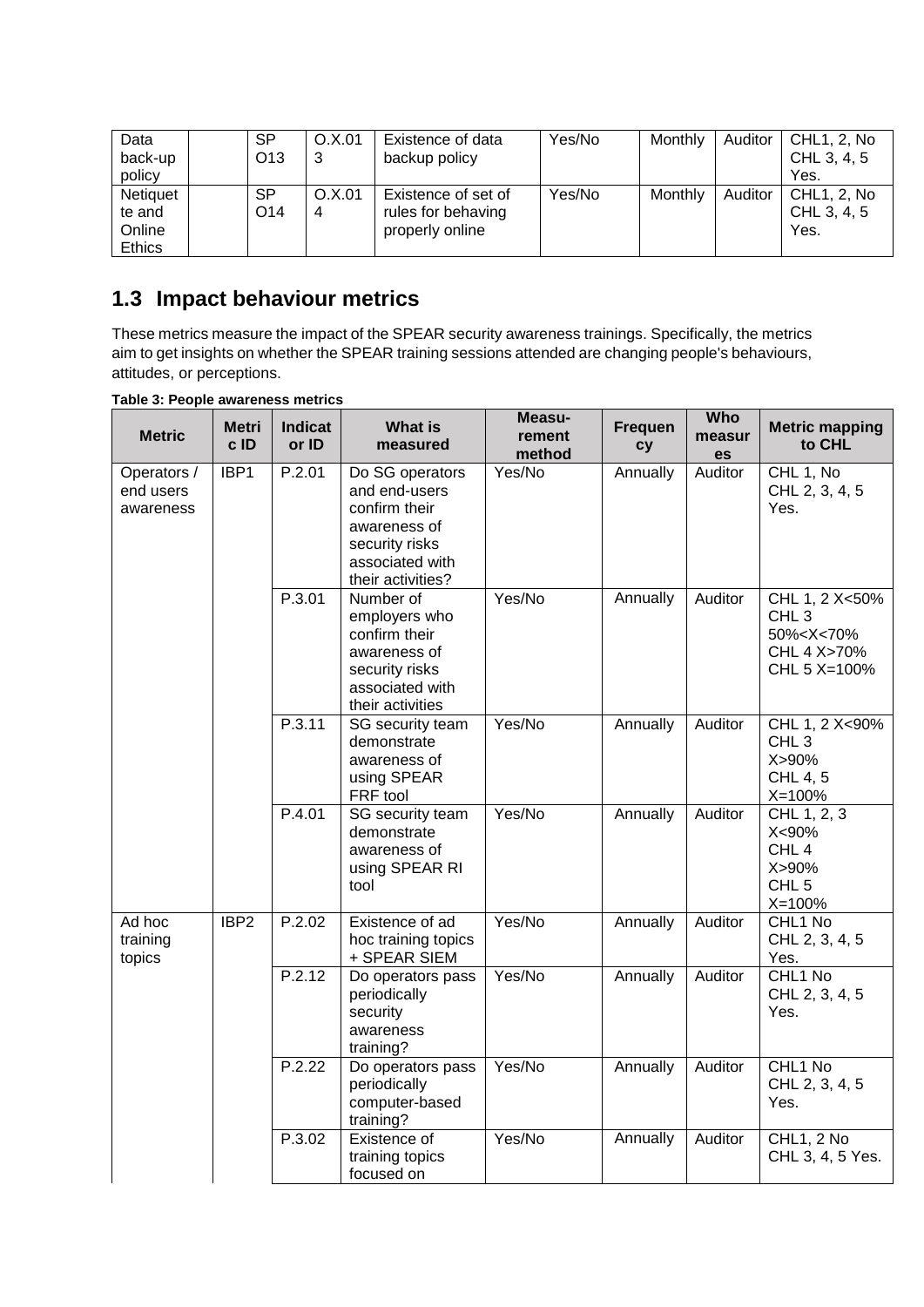|                          |      |        | general principles<br>of CH in SG,<br>phishing, social<br>engineering,<br>advanced<br>persistent threat<br>actors, suspicious<br>behaviours +<br><b>SPEAR FRF</b>                    |                                                                                                                  |          |                                |                                                                                                                                                                  |
|--------------------------|------|--------|--------------------------------------------------------------------------------------------------------------------------------------------------------------------------------------|------------------------------------------------------------------------------------------------------------------|----------|--------------------------------|------------------------------------------------------------------------------------------------------------------------------------------------------------------|
|                          |      | P.4.02 | Existence of<br>training topics<br>focused on<br>practical exercises<br>and information<br>sharing using<br><b>SPEAR RI</b>                                                          | Yes/No                                                                                                           | Annually | Auditor                        | CHL1, 2, 3 No<br>CHL 4, 5 Yes.                                                                                                                                   |
|                          |      | P.5.02 | The training is<br>updated at least<br>annually or when<br>there are<br>significant<br>changes to the<br>threat                                                                      | Yes/No                                                                                                           | Annually | Auditor                        | CHL1, 2, 3, 4 No<br>CHL 5 Yes.                                                                                                                                   |
| AT program<br>leadership | IBP3 | P.3.03 | Is there an AT<br>program lead who<br>is working on the<br>full-time basis and<br>is responsible for<br>the AT program?                                                              | Yes/No                                                                                                           | Annually | Auditor                        | CHL1, 2 No<br>CHL 3, 4, 5 Yes.                                                                                                                                   |
|                          |      | P.4.03 | Department leads<br>and teams<br>request security<br>reviews/audits                                                                                                                  | Yes/No                                                                                                           | Annually | Auditor                        | CHL1, 2, 3 No<br>CHL 4, 5 Yes.                                                                                                                                   |
|                          |      | P.5.03 | Leadership<br>actively requests<br>and uses security<br>awareness<br>metrics to<br>measure their<br>organizational<br>progress /<br>compare<br>departments<br>across<br>organization | Yes/No                                                                                                           | Annually | Auditor                        | CHL 1, 2, 3, 4<br>No.<br>CHL 5 Yes.                                                                                                                              |
| Phishing<br>Awareness    | IBP6 | P.X.06 | Percentage of<br>people who fall<br>victim to a<br>phishing<br>simulation. The<br>definition of falling<br>victim is clicking<br>on the link or<br>opening an<br>attachment.         | (number of<br>people who<br>clicked on the<br>link/ total<br>number of the<br>training<br>participants)*1<br>00% | Monthly  | <b>SPEAR</b><br>RI             | CHL 1 X>50%<br>CHL <sub>2</sub><br>30% <x<50%<br>CHL<sub>3</sub><br/>10%<x<30%<br>CHL<sub>4</sub><br/>5%<x<10%<br>CHL 5 X&lt;5%</x<10%<br></x<30%<br></x<50%<br> |
| Phishing<br>Reporting    | IBP7 | P.X.07 | Percentage of<br>people who detect<br>and report a<br>phishing email                                                                                                                 | Phishing<br>assessment                                                                                           | Monthly  | <b>SPEAR</b><br>R <sub>l</sub> | CHL 1 X>50%<br>CHL <sub>2</sub><br>30% <x<50%<br>CHL<sub>3</sub></x<50%<br>                                                                                      |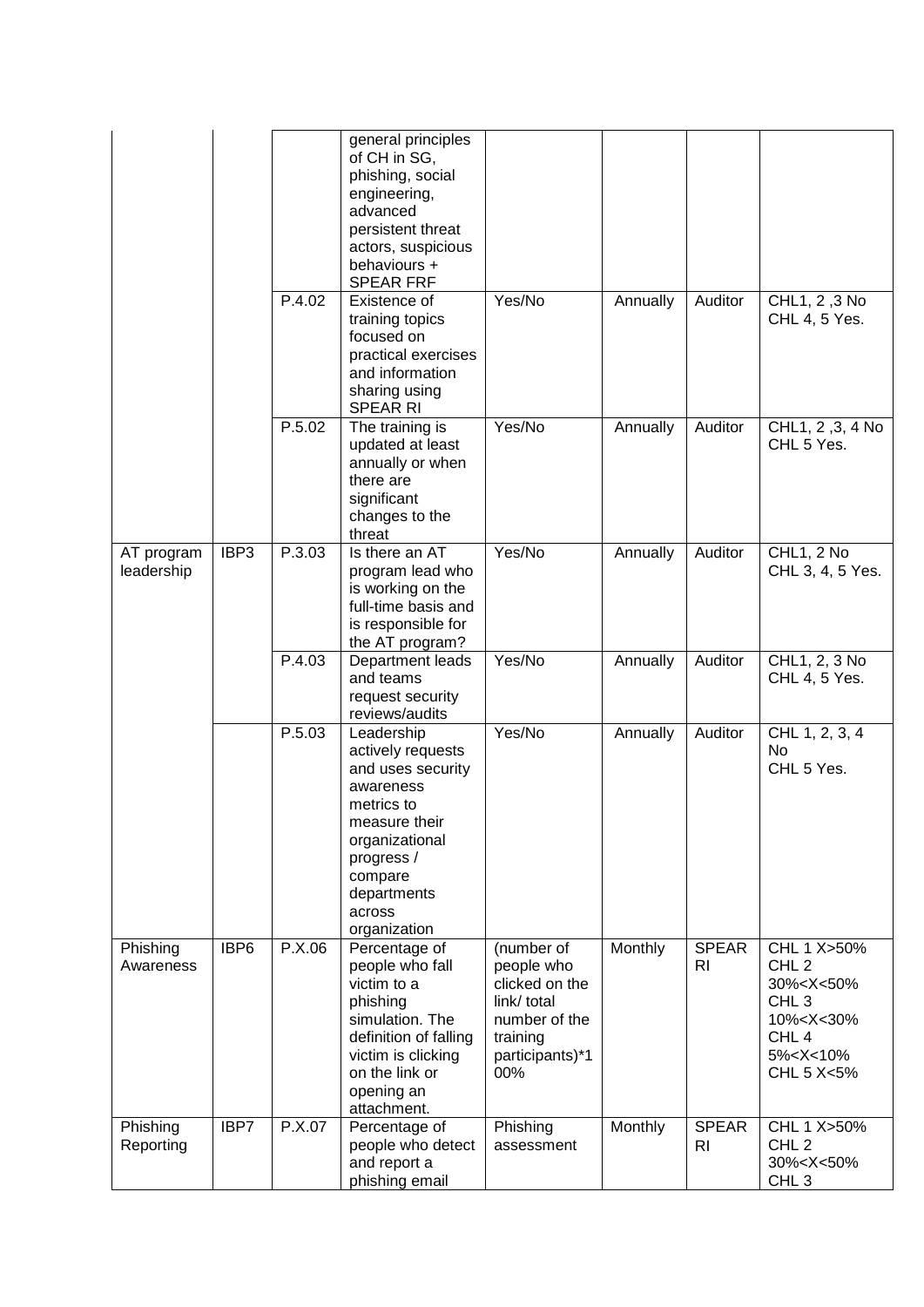| Phishing                   | IBP8              | P.X.08                   | (regardless of<br>whether it's an<br>assessment or<br>real attack).<br>Number of                                                                               | Phishing                                                                                    | Monthly                    | <b>SPEAR</b>                | 10% <x<30%<br>CHL<sub>4</sub><br/>5%<x<10%<br>CHL 5 X&lt;5%<br/>CHL 1 X&gt;50%</x<10%<br></x<30%<br>                                                             |
|----------------------------|-------------------|--------------------------|----------------------------------------------------------------------------------------------------------------------------------------------------------------|---------------------------------------------------------------------------------------------|----------------------------|-----------------------------|------------------------------------------------------------------------------------------------------------------------------------------------------------------|
| Repeat<br><b>Offenders</b> |                   |                          | workforce that<br>repeatedly fall<br>victim to phishing<br>simulations.<br>These individuals<br>are not changing<br>behaviour and<br>represent a high<br>risk. | assessment                                                                                  |                            | R <sub>l</sub>              | CHL <sub>2</sub><br>30% <x<50%<br>CHL<sub>3</sub><br/>10%<x<30%<br>CHL<sub>4</sub><br/>5%<x<10%<br>CHL 5 X&lt;5%</x<10%<br></x<30%<br></x<50%<br>                |
| Updated<br>Devices         | IBP9              | P.X.09                   | Percentage of<br>devices that are<br>updated and<br>current.                                                                                                   | When<br>employees<br>connect to an<br>internal server<br>or use the<br>external<br>services | Monthly                    | System<br>adminis<br>trated | CHL 1 X>50%<br>CHL <sub>2</sub><br>30% <x<50%<br>CHL<sub>3</sub><br/>10%<x<30%<br>CHL<sub>4</sub><br/>5%<x<10%<br>CHL 5 X&lt;5%</x<10%<br></x<30%<br></x<50%<br> |
| Lost/Stolen<br>Devices     | IBP10             | P.X.01<br>0              | Number of<br>devices that were<br>lost or stolen.<br>What percentage<br>of those devices<br>were encrypted?                                                    | Reports to<br>security team<br>or by physical<br>asset audits                               | Monthly                    | Security<br>team            | CHL 1 X>50%<br>CHL <sub>2</sub><br>30% <x<50%<br>CHL<sub>3</sub><br/>10%<x<30%<br>CHL<sub>4</sub><br/>5%<x<10%<br>CHL 5 X&lt;5%</x<10%<br></x<30%<br></x<50%<br> |
| Secure<br>Desktop          | IBP11             | P.X.01<br>1              | Number of<br>employees who<br>are securing their<br>desk environment<br>before leaving,<br>per organizational<br>policy.                                       | Nightly<br>walkthrough                                                                      | Monthly<br>or weekly       | Auditor                     | CHL 1 X>50%<br>CHL <sub>2</sub><br>30% <x<50%<br>CHL<sub>3</sub><br/>10%<x<30%<br>CHL<sub>4</sub><br/>5%<x<10%<br>CHL 5 X&lt;5%</x<10%<br></x<30%<br></x<50%<br> |
| Passwords                  | IBP <sub>12</sub> | P.X.01<br>$\overline{2}$ | Number of<br>employees using<br>strong passwords.                                                                                                              | Password<br>brute forcing                                                                   | Monthly<br>or<br>quarterly | Security<br>team            | CHL1 X>50%<br>CHL <sub>2</sub><br>30% <x<50%<br>CHL<sub>3</sub><br/>10%<x<30%<br>CHL<sub>4</sub><br/>5%<x<10%<br>CHL 5 X&lt;5%</x<10%<br></x<30%<br></x<50%<br>  |
| Social<br>Engineering      | IBP13             | P.X.01<br>3              | Number of<br>employees who<br>can identify, stop,<br>and report a social<br>engineering<br>attack.                                                             | Phone call<br>assessments                                                                   | Monthly                    | Auditor                     | CHL 1 X>50%<br>CHL <sub>2</sub><br>30% <x<50%<br>CHL<sub>3</sub><br/>10%<x<30%<br>CHL<sub>4</sub><br/>5%<x<10%<br>CHL 5 X&lt;5%</x<10%<br></x<30%<br></x<50%<br> |
| Sensitive<br>Data          | IBP14             | P.X.01<br>4              | Number of<br>employees<br>securely disposing<br>of any sensitive                                                                                               | Online<br>searches for<br>key terms                                                         | Monthly                    | Security<br>team            | CHL 1 X>50%<br>CHL <sub>2</sub><br>30% <x<50%<br>CHL<sub>3</sub><br/>10%<x<30%< td=""></x<30%<></x<50%<br>                                                       |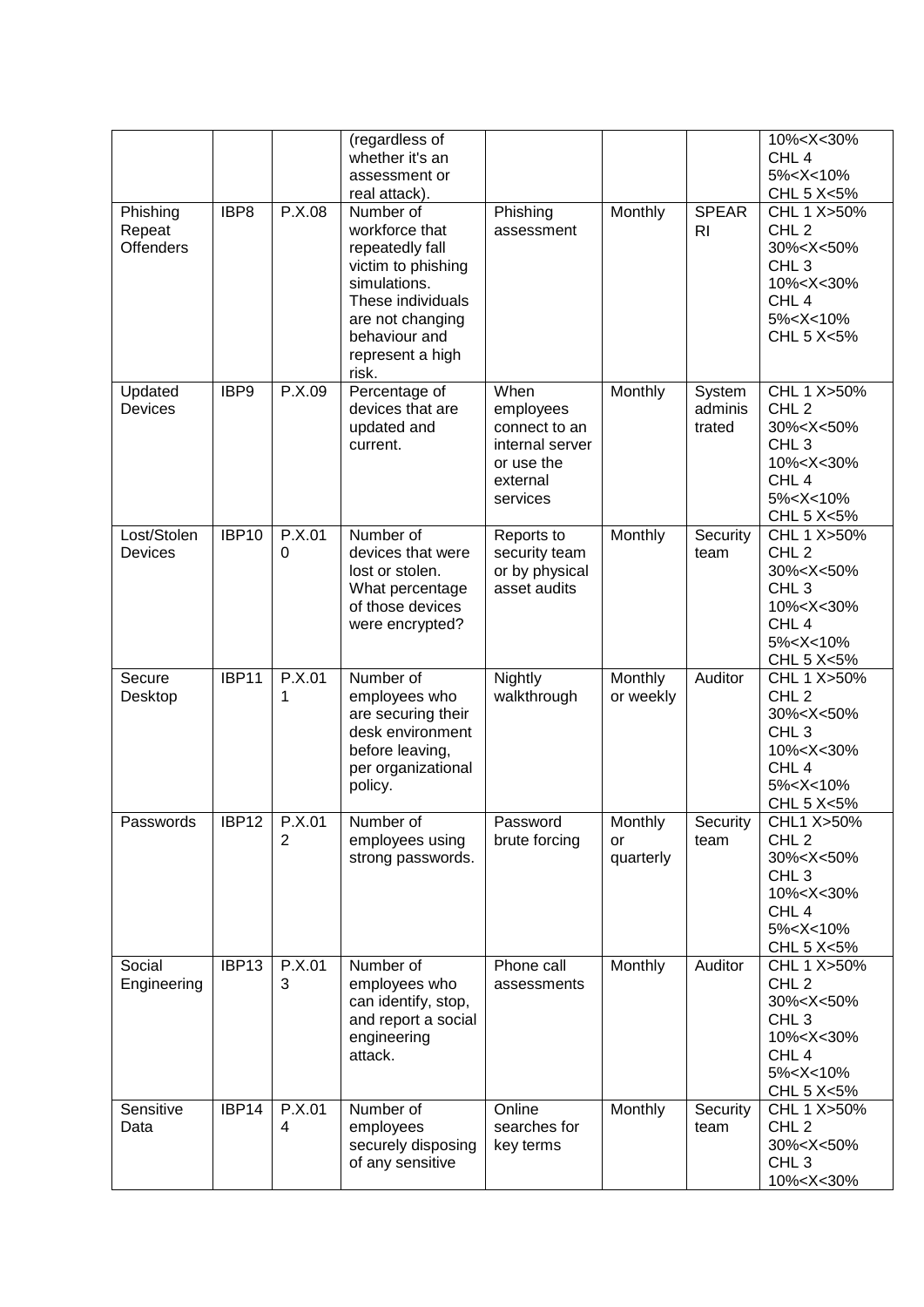| Data<br>Wiping or<br>Destruction             | IBP <sub>15</sub> | P.X.01<br>5 | documents into<br>the shared bin.<br>Number of<br>employees who<br>are properly<br>following data<br>destruction<br>processes.               | Check digital<br>devices that<br>are disposed<br>of for proper<br>wiping. Check<br>dumpsters for<br>sensitive                                | Random                         | Security<br>team | CHL <sub>4</sub><br>5% <x<10%<br>CHL 5 X&lt;5%<br/>CHL 1 X&gt;50%<br/>CHL<sub>2</sub><br/>30%<x<50%<br>CHL<sub>3</sub><br/>10%<x<30%<br>CHL<sub>4</sub><br/>5%<x<10%< th=""></x<10%<></x<30%<br></x<50%<br></x<10%<br> |
|----------------------------------------------|-------------------|-------------|----------------------------------------------------------------------------------------------------------------------------------------------|----------------------------------------------------------------------------------------------------------------------------------------------|--------------------------------|------------------|------------------------------------------------------------------------------------------------------------------------------------------------------------------------------------------------------------------------|
| Device<br>Physical<br>Security               | IBP16             | P.X.01<br>6 | Number of<br>employees who<br>left their devices<br>unsecured.                                                                               | documents.<br>Do a physical<br>walkthrough<br>of the<br>sensitive<br>areas and<br>identify any<br>off-handed<br>devices that<br>are visible. | Monthly                        | Security<br>team | CHL 5 X<5%<br>CHL 1 X>50%<br>CHL <sub>2</sub><br>30% <x<50%<br>CHL<sub>3</sub><br/>10%<x<30%<br>CHL<sub>4</sub><br/>5%<x<10%<br>CHL 5 <math>X&lt;</math>5%</x<10%<br></x<30%<br></x<50%<br>                            |
| Engageme<br>nt                               | IBP17             | P.X.01<br>7 | Number of<br>requests the<br>security<br>awareness team<br>gets to do security<br>briefings for other<br>business units or<br>teams.         | Tracking by<br>the security<br>awareness<br>team                                                                                             | Monthly                        | Security<br>team | CHL 1 X>50%<br>CHL <sub>2</sub><br>30% <x<50%<br>CHL<sub>3</sub><br/>10%<x<30%<br>CHL<sub>4</sub><br/>5%<x<10%<br>CHL 5 X&lt;5%</x<10%<br></x<30%<br></x<50%<br>                                                       |
| Knowledge                                    | IBP18             | P.X.01<br>8 | Does workforce<br>know and<br>understand what<br>is expected of<br>them?                                                                     | Knowledge<br>assessments<br>and online<br>quizzes                                                                                            | Annual or<br>after<br>training | Auditor          | CHL 1 X>50%<br>CHL <sub>2</sub><br>30% <x<50%<br>CHL<sub>3</sub><br/>10%<x<30%<br>CHL<sub>4</sub><br/>5%<x<10%<br>CHL 5 X&lt;5%</x<10%<br></x<30%<br></x<50%<br>                                                       |
| Workforce<br>attitude<br>towards<br>security | IBP19             | P.X.01<br>9 | Does the<br>workforce<br>understand the<br>need for security,<br>the important role<br>they play, and<br>support the<br>behaviors<br>needed? | Cultural<br>survey                                                                                                                           | Annual or<br>after<br>training | Auditor          | CHL 1 X>50%<br>CHL <sub>2</sub><br>30% <x<50%<br>CHL<sub>3</sub><br/>10%<x<30%<br>CHL<sub>4</sub><br/>5%<x<10%<br>CHL 5 X&lt;5%</x<10%<br></x<30%<br></x<50%<br>                                                       |

# **1.4 Impact strategic metrics**

These metrics measure how security awareness program is supporting the overall security program of SG infrastructure, and ultimately the mission of the SPEAR stakeholders.

| $\ldots$      |                     |                        |                         |                              |                  |                 |
|---------------|---------------------|------------------------|-------------------------|------------------------------|------------------|-----------------|
| <b>Metric</b> | <b>Metric</b><br>ID | <b>Indicator</b><br>ID | What is measured        | <b>Measurement</b><br>method | <b>Frequency</b> | Who<br>measures |
| Time to       | ISS <sub>1</sub>    | S.X.01                 | What is the average     | Standard incident            | Monthly          | <b>SPEAR</b>    |
| Detect an     |                     |                        | time it takes to detect | report tracking              |                  | <b>SIEM</b>     |
| Incident      |                     |                        | an incident?            | processes                    |                  |                 |

**Table 4: Impact strategic metrics**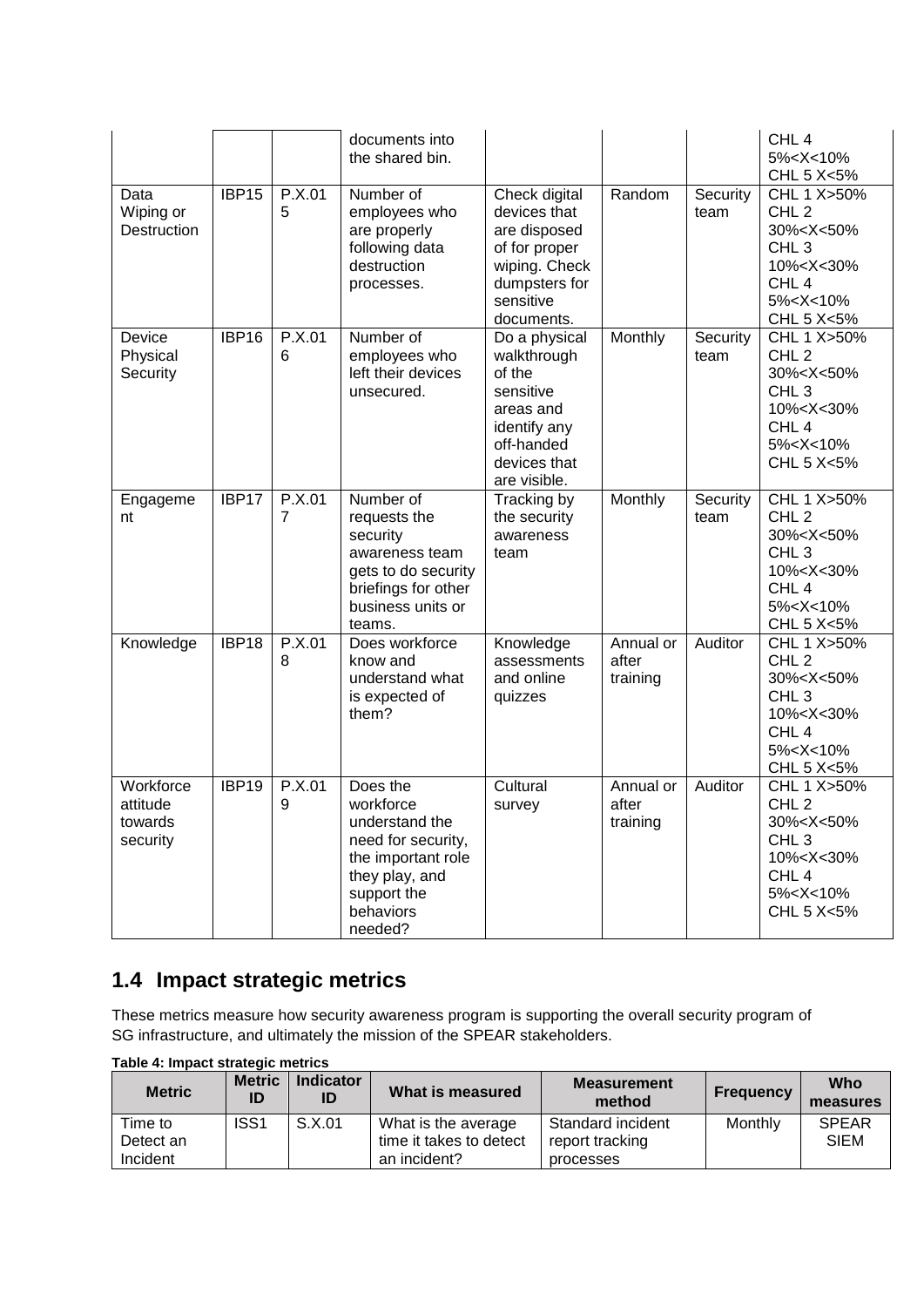| Policy<br><b>Violations</b>                 | ISS <sub>2</sub> | S.X.02 | Number of times<br>workforce violates SG<br>security policies.                                              | Standard violation<br>reporting processes                | Monthly        | <b>SPEAR</b><br><b>SIEM</b> |
|---------------------------------------------|------------------|--------|-------------------------------------------------------------------------------------------------------------|----------------------------------------------------------|----------------|-----------------------------|
| Data Loss<br>Incidents                      | ISS <sub>3</sub> | S.X.03 | Number of times<br>there is a data loss<br>incident, either<br>accidental or due to a<br>deliberate attack. | Standard incident<br>report tracking<br>processes        | Monthly        | <b>SPEAR</b><br><b>SIEM</b> |
| Infected<br>Computers                       | ISS4             | S.X.04 | Number of infected<br>computers.                                                                            | Help Desk or<br>centralized AV<br>management<br>software | Monthly        | <b>SPEAR</b><br><b>SIEM</b> |
| Privileged<br>Account<br>Abuse              | ISS <sub>5</sub> | S.X.05 | Number of privileged<br>users that improperly<br>use or abuse their<br>privileged access.                   | Standard violation<br>reporting processes                | Monthly        | <b>SPEAR</b><br><b>SIEM</b> |
| Misconfigured<br><b>Systems</b>             | ISS6             | S.X.06 | Number of incidents<br>of systems or<br>applications<br>misconfigured.                                      | Standard violation or<br>incident reporting<br>processes | <b>Monthly</b> | <b>SPEAR</b><br><b>SIEM</b> |
| Compliance<br>or Audit<br><b>Violations</b> | ISS7             | S.X.07 | Number of<br>compliance or audit<br>violations or fines.                                                    | Audit or compliance<br>reports                           | Annual         | Auditor                     |

#### **1.5 Compliance metrics**

The following metrics measure the impact of SPEAR awareness trainings, specifically who we are training and how. These metrics are most valuable for compliance and auditing purposes.

| <b>Table 5: Compliance metrics</b> |
|------------------------------------|
|------------------------------------|

| <b>Metric</b>                   | <b>Metric</b><br>ID | <b>Indicator</b><br>ID | What is measured                                                                                                                     | <b>Measurement</b><br>method                                                                                            | <b>Frequency</b>            | <b>Who</b><br>measures |
|---------------------------------|---------------------|------------------------|--------------------------------------------------------------------------------------------------------------------------------------|-------------------------------------------------------------------------------------------------------------------------|-----------------------------|------------------------|
| Training<br>Completion          | CMT <sub>1</sub>    | T.X.01<br>P.2.02       | Who has or has not<br>completed annual<br>security awareness<br>training                                                             | Reports from<br>LMS or sign-in<br>sheets for on-<br>site<br>workshops                                                   | Annually                    | Auditor                |
| Communication<br><b>Methods</b> | CMT <sub>2</sub>    | T.X.02                 | Types of reinforcement<br>training, who is<br>consuming that<br>training, and how often                                              | Track and<br>document<br>when and how<br>security<br>awareness<br>materials are<br>communicated<br>to the<br>workforce. | Monthly                     | Auditor                |
| Policy Sign-Off                 | CMT <sub>3</sub>    | T.X.03                 | Ensuring employees<br>have completed<br>training, acknowledge<br>they understand the<br>training, and will adhere<br>to the policies | Signature or<br>sign-off                                                                                                | Part of<br>annual<br>review | Auditor                |

Security capabilities metrics can be used to effectively and consistently measuring the current CH maturity via simplified information collection and reporting, consistent testing procedures and scoring enabling SG organizations to clearly identify improvement points in order to reach higher maturity levels.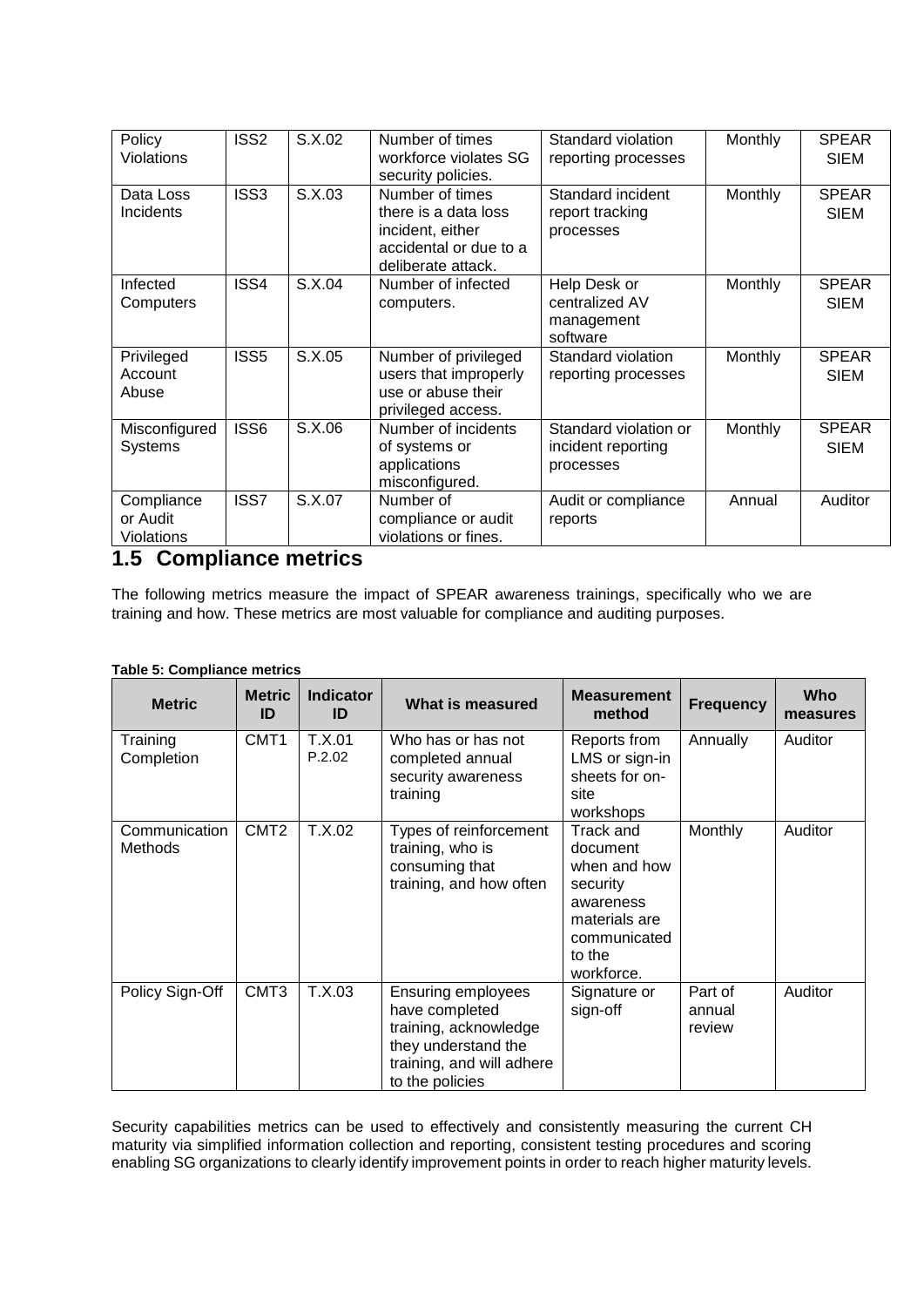# **2 Cyber Hygiene Maturity Assessment Framework**

Complementary to the SPEAR Cyber Hygiene Maturity Model (CHMM), in this Section we propose a self-assessment methodology based on a questionnaire for Smart Grid (SG) cyber hygiene practices evaluation. The result of the assessment can be used as a health check to define countermeasures and to reapprove cyber hygiene rules as well as security standards and specifications adopted by the Smart Grid operator organisation.

#### **2.1 Methodology**

The SPEAR CHF addresses two major goals in the cyber hygiene playground; firstly, it adopts base cyber hygiene practices for smart grid landscape and secondly, it guides the Smart Grid operator organizations by taking simple measures to boost their overall cybersecurity posture and achieve high cyber hygiene level with respect to cyber security, privacy and data protection issues.

The structure of the framework adopted for the SPEAR CHMM is inspired from DoD Cybersecurity Maturity Model Certification (CMMC) v1.02 (of 18 March 2020). It enables to evaluate the level of cyber hygiene in the SG organization. Furthermore, the SPEAR-CHF, developed in WP5, aims at assuring cyber awareness and readiness of Smart Grid personnel and customers to different cyber threats and cyber-attack incidents.

To collect information relevant to the evaluation of the CHL, we developed a questionnaire. Most of the questions need to be answered with Yes/No type of responses. The SPEAR CHMM auditor (who could be internal or external staff of the Smart Grid operator organisation) would assess the maturity level by making questions to cybersecurity responsible personnel oriented to measure Yes/No availability of practices proposed by the CHMM and in case the practice is measurable, evaluate the metrics of indicator tables 1-5.

The final result of the assessment would therefore be the identification of the cyber hygiene level the organisation is in, with the results of the values of the metrics measured for each of the practices, and then a report on the recommended activities to carry out or adopt in the organisation to progress to the next maturity level so as the organisation can increase in cyber protection and preparedness against cyber incidents or attacks.

#### **2.2 Cyber Hygiene Maturity Assessment**

SPEAR-CHF enables to verify if SG organization matches the requirements to reach a certain cyber hygiene maturity level and due to simplified information collection can be used to automate CH maturity assessment. The assessment also emphasizes the level of adoption of standards and best practices in cyber hygiene for each control area, as well as its effectiveness and maturity of internal policies and procedures.

As in many risk assessment approaches, assessors in SPEAR-CHF typically evaluate indicators based on whether they are in place or implemented, resulting in a binary (Yes/No), and compliance-oriented manner.

The CHM assessment procedure usually starts by creating an assessment plan. Information about schedule, people involved and measuring methods can be found in tables 1-5. Then a group of assessors collect all the necessary evidence, calculate the maturity levels and generate the report which details the findings and CH maturity levels for each domain. Based on the assessment results, the SG organization can plan for improvement by following a new ML target.

Table 6 presents the summary of the assessment items evaluated by the SPEAR CHMM Assessment Framework proposed.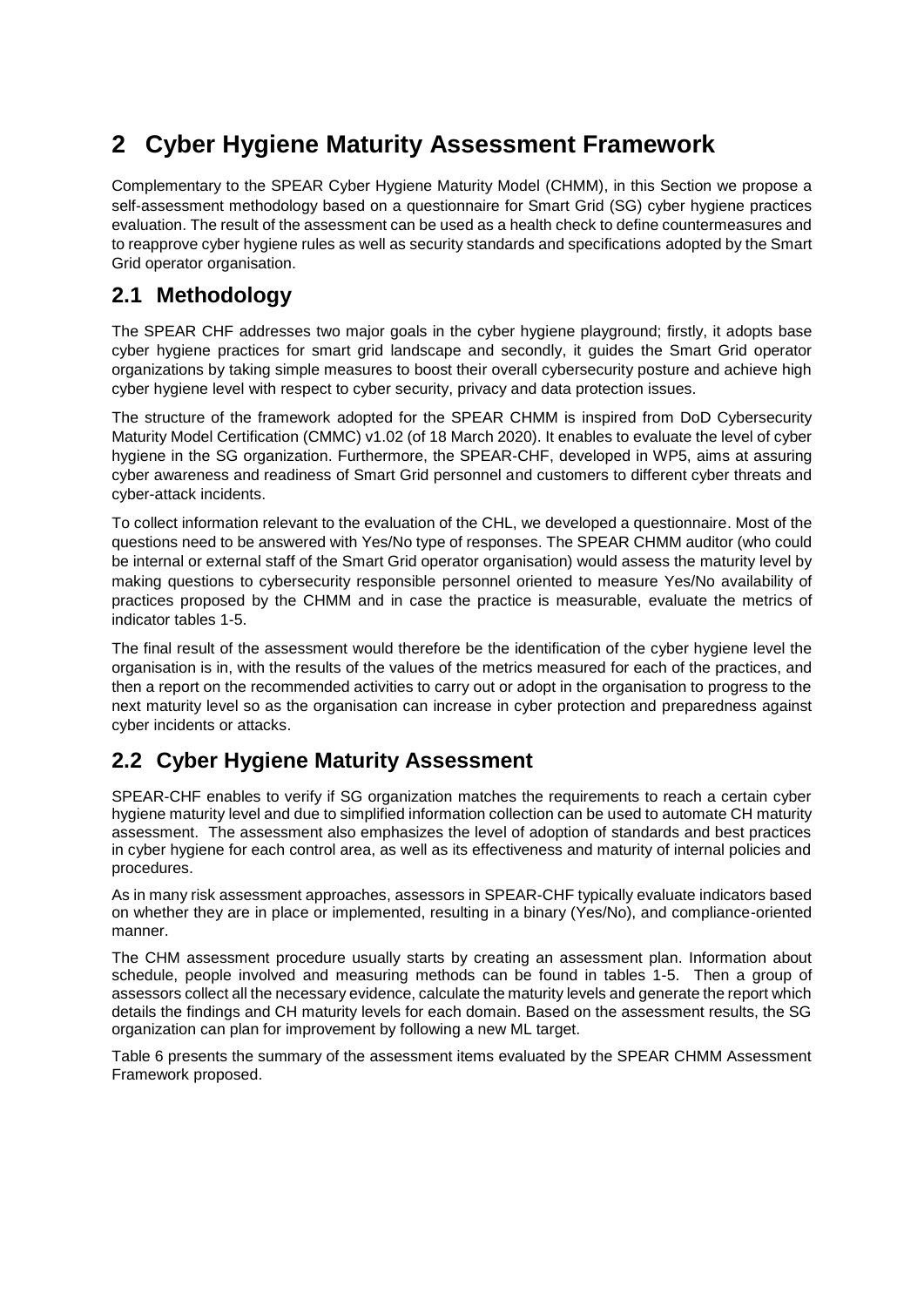| Table 6: SPEAR Cyber Hygiene Maturity Assessment v1.0 |  |
|-------------------------------------------------------|--|
|-------------------------------------------------------|--|

| <b>Domain</b>                                 | ID     | <b>Indicators</b>                                                                                                                   |     |                 | <b>CHL</b>      |     |                 |  |  |  |
|-----------------------------------------------|--------|-------------------------------------------------------------------------------------------------------------------------------------|-----|-----------------|-----------------|-----|-----------------|--|--|--|
|                                               |        |                                                                                                                                     |     | $\mathbf{2}$    | 3               | 4   | 5               |  |  |  |
| Grid<br><b>Smart</b><br><b>Infrastructure</b> | 1.2.01 | The tool(s) that monitor traffic data have been installed                                                                           | N/A | ML <sub>2</sub> | ML <sub>3</sub> | ML4 | ML <sub>5</sub> |  |  |  |
|                                               | 1.2.02 | The tool(s) that monitor device logs have been installed                                                                            | N/A | ML <sub>2</sub> | ML <sub>3</sub> | ML4 | ML <sub>5</sub> |  |  |  |
|                                               | 1.2.11 | The monitoring traffic data is done periodically (at least once a month)                                                            | N/A | ML <sub>2</sub> | ML <sub>3</sub> | ML4 | ML <sub>5</sub> |  |  |  |
|                                               | 1.2.22 | The monitoring device logs is done periodically (at least once a month)                                                             | N/A | ML <sub>2</sub> | ML <sub>3</sub> | ML4 | ML <sub>5</sub> |  |  |  |
|                                               | 1.3.11 | The monitoring traffic data is done continuously (at least once a week)                                                             | N/A | N/A             | ML <sub>3</sub> | ML4 | ML <sub>5</sub> |  |  |  |
|                                               | 1.3.22 | The monitoring device logs is done continuously (at least once a week)                                                              | N/A | N/A             | ML3             | ML4 | ML <sub>5</sub> |  |  |  |
|                                               | I.3.03 | The tool(s) for anomaly detection have been installed                                                                               | N/A | N/A             | ML <sub>3</sub> | ML4 | ML <sub>5</sub> |  |  |  |
|                                               | 1.3.13 | The tool(s) for anomaly detection are used periodically (at least once a month)                                                     | N/A | N/A             | ML3             | ML4 | ML <sub>5</sub> |  |  |  |
|                                               | 1.4.23 | The tool(s) for anomaly detection are used continuously (at least once a week)                                                      | N/A | N/A             | N/A             | ML4 | ML5             |  |  |  |
|                                               | 1.4.04 | The tool(s) for information sharing (e.g. SPEAR-RI) have been installed                                                             | N/A | N/A             | N/A             | ML4 | ML <sub>5</sub> |  |  |  |
|                                               | 1.4.14 | The tools for information sharing are used for sharing information between SG organizations periodically (at<br>least once a month) | N/A | N/A             | N/A             | ML4 | ML <sub>5</sub> |  |  |  |
|                                               | 1.5.24 | The tool(s) for information sharing are used continuously (at least once a week)                                                    | N/A | N/A             | N/A             | N/A | ML <sub>5</sub> |  |  |  |
| Organization<br>(policies,<br>standards)      | O.2.01 | A policy that includes Awareness & Training (AT) has been established                                                               | N/A | ML <sub>2</sub> | ML3             | ML4 | ML <sub>5</sub> |  |  |  |
|                                               | O.2.02 | An incident response plan exists                                                                                                    | N/A | ML <sub>2</sub> | ML <sub>3</sub> | ML4 | ML <sub>5</sub> |  |  |  |
|                                               | O.2.03 | The AT program has been established                                                                                                 | N/A | ML <sub>2</sub> | ML <sub>3</sub> | ML4 | ML <sub>5</sub> |  |  |  |
|                                               | O.3.01 | A policy that includes the AT is fully documented                                                                                   | N/A | N/A             | ML <sub>3</sub> | ML4 | ML <sub>5</sub> |  |  |  |
|                                               | O.3.02 | An incident response plan is fully documented and includes strategic plan and schedule of trainings                                 | N/A | N/A             | ML3             | ML4 | ML <sub>5</sub> |  |  |  |
|                                               | O.3.03 | A strategic plan that has identified the scope, goals, objectives and justification for the AT is documented                        | N/A | N/A             | ML <sub>3</sub> | ML4 | ML <sub>5</sub> |  |  |  |
|                                               | O.3.05 | Data back-up policy has been established                                                                                            | N/A | N/A             | ML <sub>3</sub> | ML4 | ML <sub>5</sub> |  |  |  |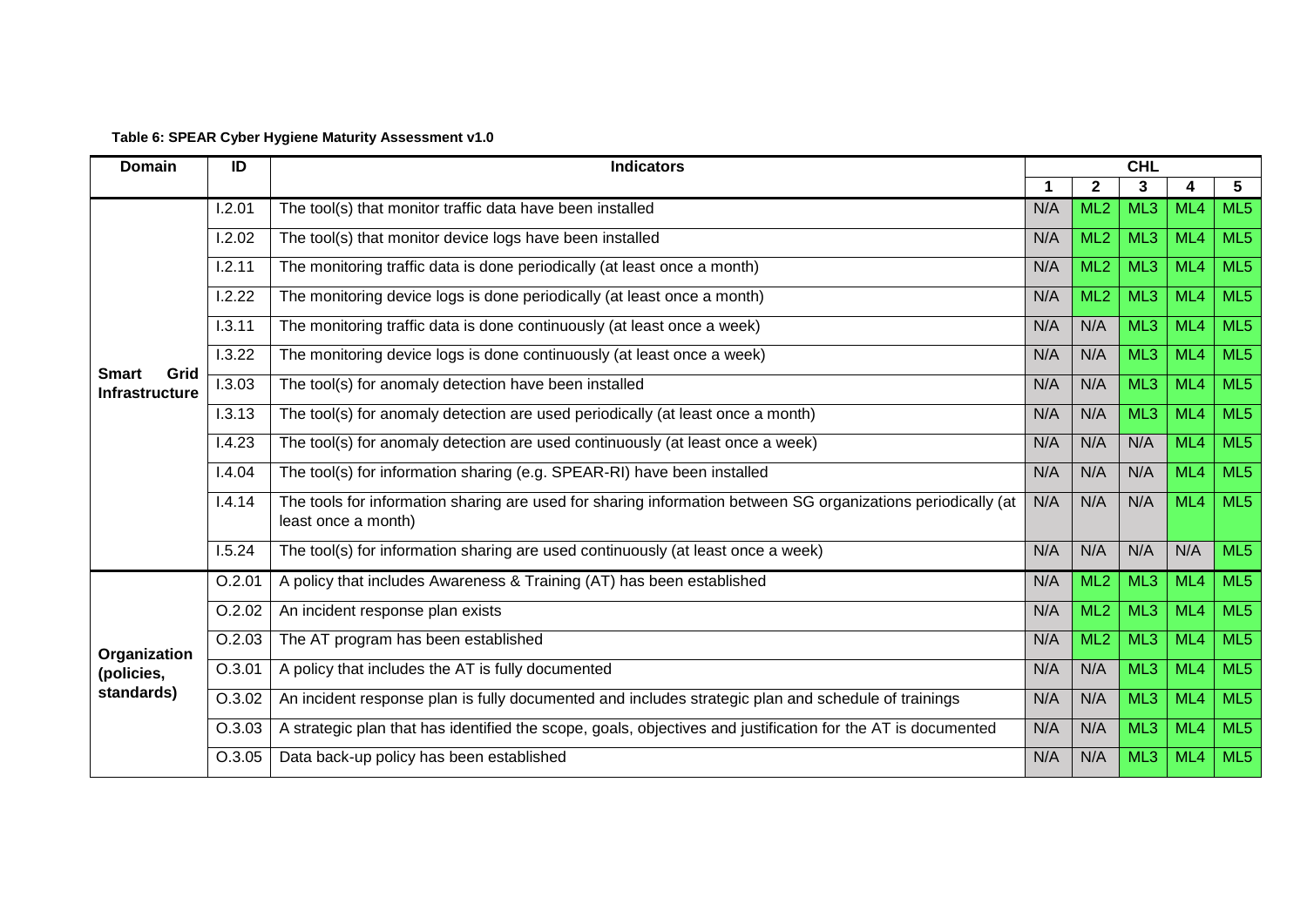|                                                     | O.3.33 | Organization has clearly defined target groups, usually based on roles / risks but can also be defined by<br>language, region or other drivers.                                                               | N/A | N/A | ML3 | ML4 | ML <sub>5</sub> |
|-----------------------------------------------------|--------|---------------------------------------------------------------------------------------------------------------------------------------------------------------------------------------------------------------|-----|-----|-----|-----|-----------------|
|                                                     | O.3.43 | The top human risks and the behaviours that most effectively manage those risks have been identified and<br>explained.                                                                                        | N/A | N/A | ML3 | ML4 | ML5             |
|                                                     | O.3.13 | The AT program coordinates and collaborates with various departments within organization, including<br>Communications, Human Resources, and Help Desk.                                                        | N/A | N/A | ML3 | ML4 | ML5             |
|                                                     | O.3.04 | The AT program is actively reviewed and updated on an annual basis                                                                                                                                            | N/A | N/A | ML3 | ML4 | ML <sub>5</sub> |
|                                                     | O.3.23 | A cyber hygiene process is defined as a standard across the organization                                                                                                                                      | N/A | N/A | ML3 | ML4 | ML <sub>5</sub> |
|                                                     | O.3.14 | The AT program includes continuous reinforcement throughout the year                                                                                                                                          | N/A | N/A | ML3 | ML4 | ML5             |
|                                                     | O.4.23 | A cyber hygiene process is tailored for specific departments                                                                                                                                                  | N/A | N/A | N/A | ML4 | ML <sub>5</sub> |
| People<br>(awareness,<br>education<br>and training) | O.4.04 | The AT program is actively reviewed and updated on a monthly basis                                                                                                                                            | N/A | N/A | N/A | ML4 | ML5             |
|                                                     | O.4.13 | The AT program includes identified multiple different target groups that have unique training requirements,<br>including skills-based training for IT-department groups, developer groups, etc.               | N/A | N/A | N/A | ML4 | ML5             |
|                                                     | O.4.14 | A review and measure AT activities for effectiveness is performed on a monthly basis                                                                                                                          | N/A | N/A | N/A | ML4 | ML5             |
|                                                     | O.5.13 | A documented approach for AT across all SG units has been standardized and optimised across the<br>organization (on an annual basis)                                                                          | N/A | N/A | N/A | N/A | ML <sub>5</sub> |
|                                                     | P.2.01 | Operators and end-users declare that they are made aware of security risks associated with their activities<br>and of the applicable policies, standards and procedures related to the security of SG systems | N/A | ML2 | ML3 | ML4 | ML5             |
|                                                     | P.2.02 | Operators pass periodically security awareness training on recognizing and reporting potential insider threat<br>as well as on using SPEAR SIEM tools                                                         | N/A | ML2 | ML3 | ML4 | ML5             |
|                                                     | P.2.12 | There are on-time ad hoc training topics deployed once a year                                                                                                                                                 | N/A | ML2 | ML3 | ML4 | ML5             |
|                                                     | P.2.22 | Operators pass periodically computer-based training, with support materials during the year                                                                                                                   | N/A | ML2 | ML3 | ML4 | ML <sub>5</sub> |
|                                                     | P.3.03 | There is an AT program lead who is working on the full-time basis and is responsible for development,<br>implementation and updating the AT program                                                           | N/A | N/A | ML3 | ML4 | ML5             |